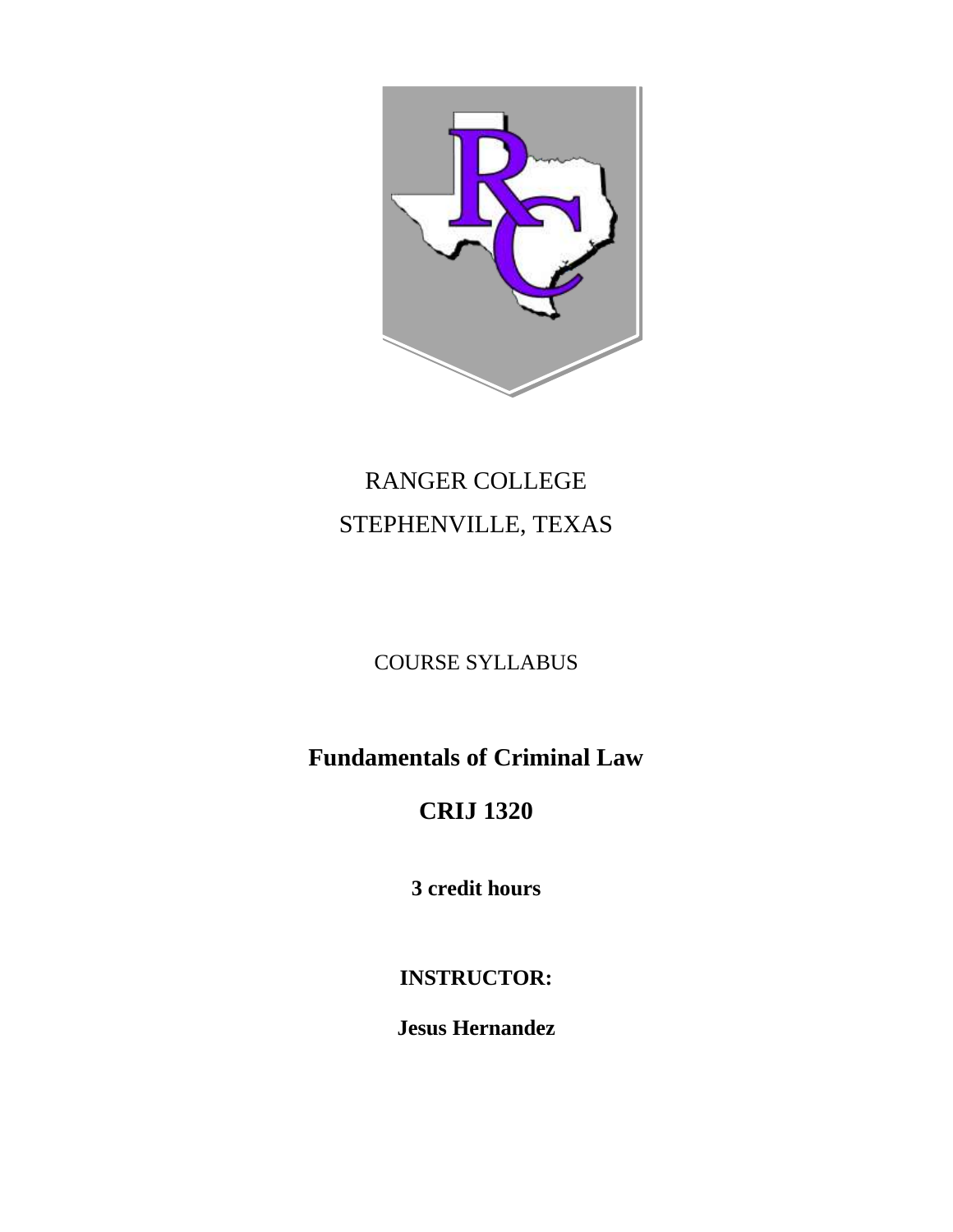| Instructor:   | Jesus (Jesse) Hernandez      |
|---------------|------------------------------|
| E-mail:       | Jhernandez@ranger.edu        |
| Office Hours: | By Appointment               |
| Telephone:    | 817-798-4007                 |
| Office:       | Tuesday/Thursday 11:00-12:15 |

#### **I. Texas Core Curriculum Statement of Purpose**

Through the Texas Core Curriculum, students will gain a foundational knowledge of the development of the system of criminal law in the United States, it's historical basis on English Common Law and other ancient codes, develop an understanding of how the criminal governs behavior and personal interactions in our society, and the elements that must be present in order for a specific crime to have occurred..

#### **II. Course Description**:

The course is the study of the nature of law. Topics include philosophical and historical development, major definitions and concepts, classification of crime, elements of a crime, and penalties and individual criminal responsibilities.

#### **III. Required Background or Prerequisite**

There are no prerequisites for this course, but a strong ability to read and a desire to learn about ours system of laws will prove extremely helpful.

#### **IV. Required textbook and Course Material**

#### **Schmalleger, F.J. and Hall, D. E.(2017).** *Criminal Law Today* **(6th ed). Upper Boston, MA: Pearson. ISBN #9780134163734**

#### **V. Course Purpose**

The purpose of this course is to provide students with a better understanding of our system of criminal law and its application. In today's "soundbite" where so many receive their information via social media, much misinformation is accepted as fact. This course will dispel myths about the application of law and provide students with the knowledge to effectively analyze the process and outcomes of criminal cases they hear about in the news or via social media outlets.

#### **VI. Learning Outcomes**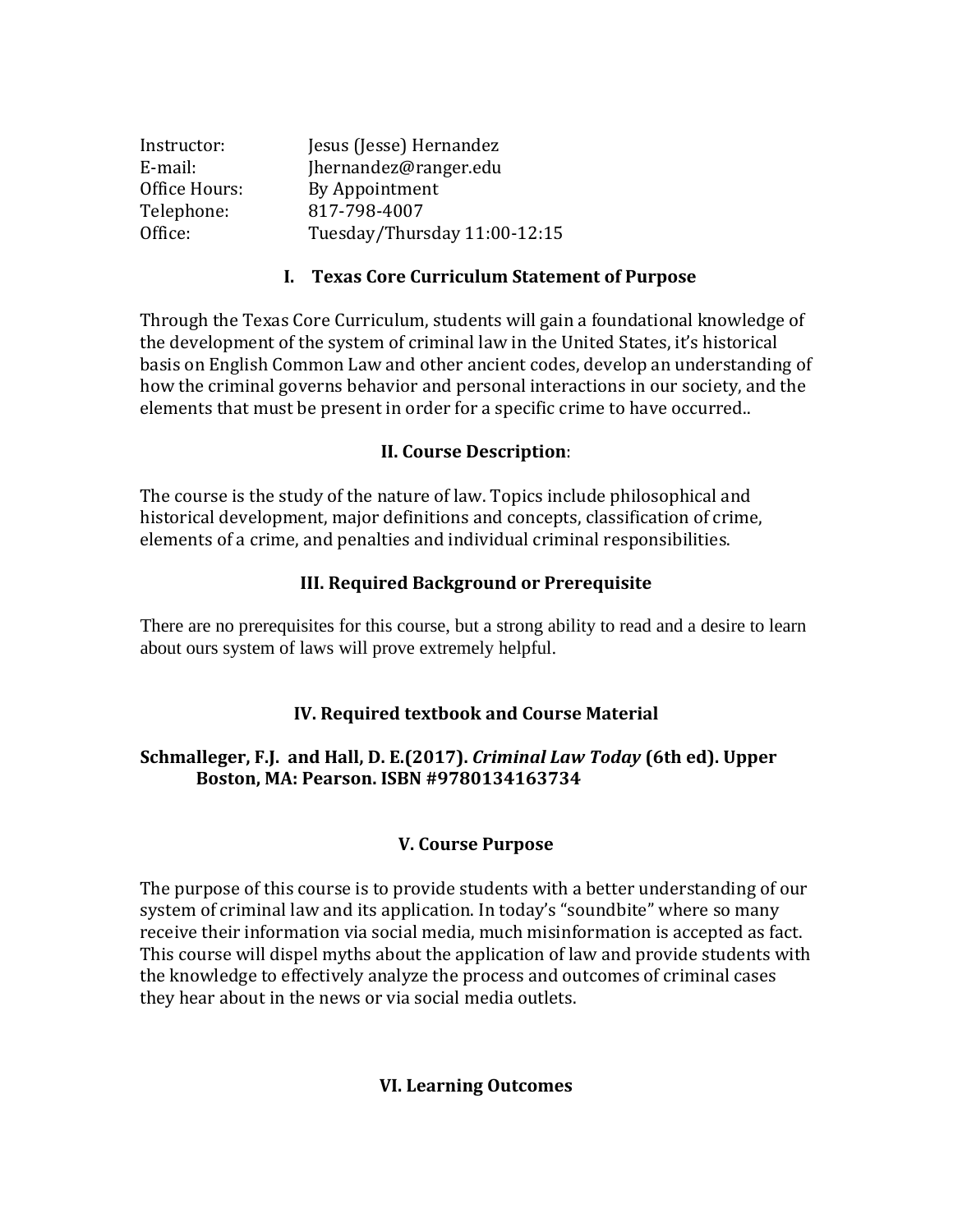Criminal law is the most serious approach used by society to control human behavior. As citizens grow increasingly fearful of becoming crime victims, the call for "tougher" criminal laws gets louder. Knowledge of the strengths and limitations of criminal law is integral to an understanding of the criminal and the field of criminology. On completion of the course, students will be able to:

- Discuss the history of laws in the American Criminal Justice system as it relates from Common Law in England
- List the origins of criminal law
- Define mens rea and actus reus
- Identify the mens rea and actus reus of various crimes and case studies
- Be able to identify the specific elements of various types of crimes

#### **VII. Core Objectives**

This course meets the following of the six Core Objectives established by Texas:

- ☒ **Critical Thinking Skills (CT) –** Creative thinking, innovation, inquiry, and analysis; evaluation and synthesis of information
- $\boxtimes$  **Communication Skills (COM)** effective development, interpretation and expression of ideas through written, oral, and visual communication

**Empirical and Quantitative Skills (EQS) –** The manipulation and analysis of numerical data or observable facts resulting in informed conclusions

**Teamwork (TW) –** The ability to consider different points of view and to work effectively with others to support a shared purpose or goal

**Social Responsibility (SR) –** Intercultural competence, knowledge of civic responsibility, and the ability to engage effectively in regional, national, and global communities

**Personal Responsibility (PR)** – The ability to connect choices, actions, and consequences to ethical decision-making

#### **VIII. Methods of Instruction**

This is class includes lectures, assigned readings, discussion sand PowerPoints.

#### **IX. Method of Assessment**

- Ouizzes (80 percent of total grade) (PR. SR)
- Final Exam (20 percent of total grade) (CT.COM, SR. PR) There will be a comprehensive in-class final exam focusing on 1) the technical terminology of the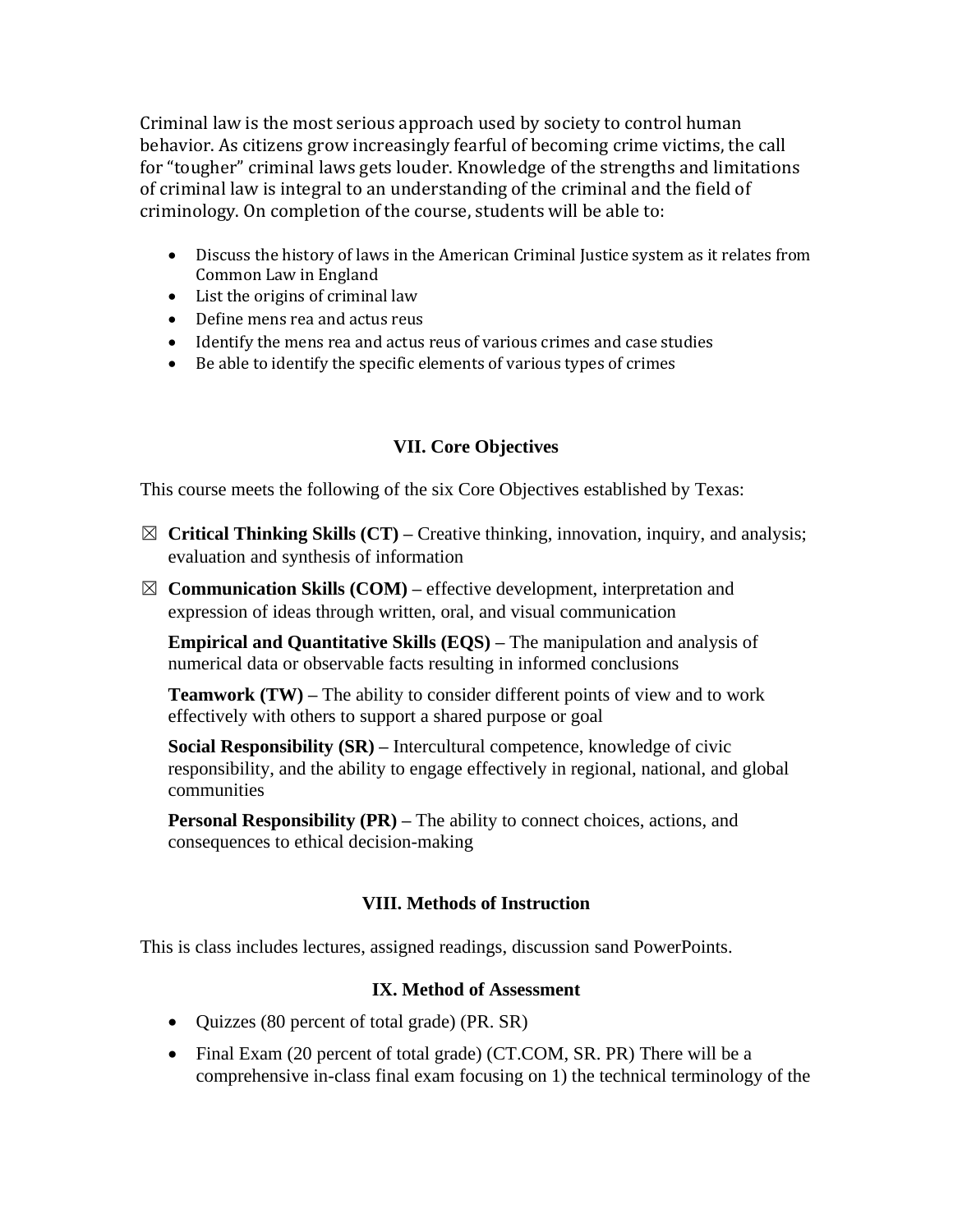material that we have studied throughout the semester, the historical influences on our system of criminal law, the elements of specific personal and property crimes.

Grading Scale:

| Exam $#1$  |  | $100$ pts.                                                        |
|------------|--|-------------------------------------------------------------------|
| Exam $#2$  |  | $100$ pts.                                                        |
| Exam $#3$  |  | $100$ pts.                                                        |
| Exam $#4$  |  | $100$ pts.                                                        |
| Final exam |  | $100$ pts.                                                        |
| Total      |  | 500 pts.                                                          |
|            |  | $A = 90-100\%$ $B = 80-89$ $C = 70-79$ $D = 60-69$ $F = Below 60$ |

#### **X. Course/Classroom Policies**

The following rules and guidelines about classroom behavior are to be memorized, internalized, and strictly adhered to. Failure to do so will negatively impact your experience of this class, not to mention your grade.

- 1. **Arrive on time.** Class begins promptly at the scheduled time. This means you should be in your seat and ready to begin.
- 2. **Always bring the assigned reading to class.** If there is an assigned reading on a given class day, class time will be devoted to discussing that reading. We will also read some things aloud together. In order for you to participate in close readings and discussions, it is imperative that you have in hand all of the assigned texts for each day, including printouts (preferably annotated by you) of any texts provided electronically.
- 3. **Come to class prepared.** You are expected to participate in class discussions and come to class meetings having completed all assigned readings and written work.
- 4. **Turn in assignments on time.** By accepting this syllabus, you agree to accept a score of zero on any late work.
- 5. **Don't cheat.** Any assignment reflecting cheating, plagiarism, or any other form of academic dishonesty will receive a grade of zero. A second instance will result in automatic failure of the class and a report being filed with Ranger College's Vice President of Instruction. The consequences of this report can be quite severe for your academic future. For more details, see the section of the Ranger College Catalog (available at www.rangercollege.edu/catalog.pdf), titled "Student Misconduct," subsection "Academic Dishonesty."
- 6. **Six absences = Dropped from class with a failing grade.** I expect you to attend class regularly. As per Ranger College's stated absence policy in the general college catalog (see pages 25-26 at http://rangercollege.edu/catalog.pdf), the only absences that will be excused are "official" ones, defined as those that occur due to authorized Ranger College activities (such as sporting events). Unofficial absences are counted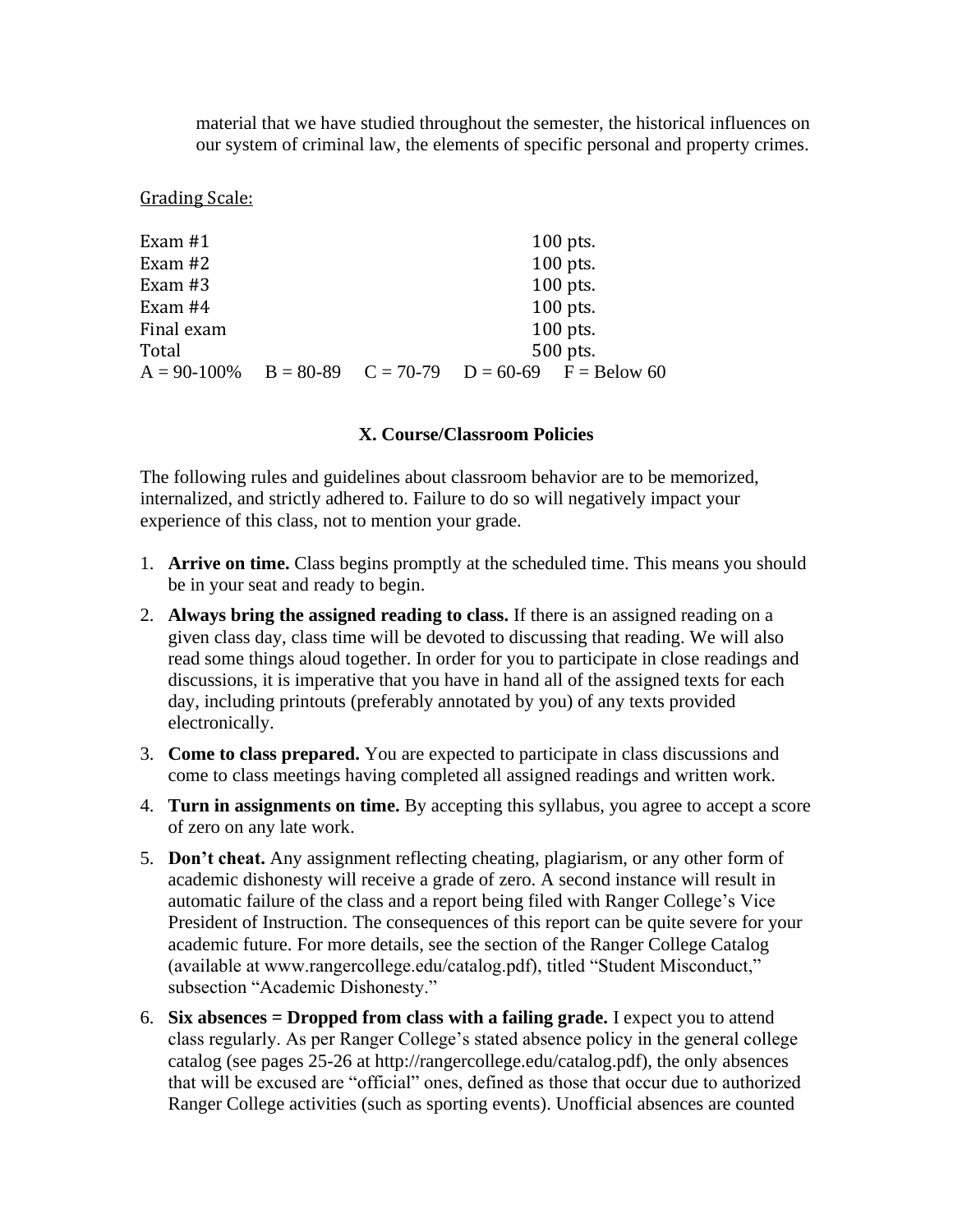from the first day of class as listed in the College Calendar, regardless of the date of your registration.

7. **Email:** I am happy to communicate with you by email and will do my best to respond within 24 hours during the week. Messages sent over the weekend will be read on Mondays. In the subject line of any email that you send me, please indicate the content of the email.

| Date           | Topic                                                                 | Reading to<br>Complete | <b>Assignment Due</b>                        |
|----------------|-----------------------------------------------------------------------|------------------------|----------------------------------------------|
| January 22/24  | Syllabus/Nature<br>and History of<br>Crime                            | Chapter 1              |                                              |
| January 29/31  | Criminal Liability<br>and the essence of<br>crime                     | Chapter 2              |                                              |
| February 5/7   | Principles of<br>criminality,<br>causation, parties<br>to crimes      | Chapter 3              |                                              |
| February 12/14 |                                                                       | Chapter 4              | <b>Exam 1 February</b><br>14                 |
| February 19/21 | Types of defenses                                                     | Chapter 5              |                                              |
| February 26/28 | <b>Excuses</b> and<br>insanity                                        | Chapter 6              |                                              |
| March 5/7      | Crimes against the<br>person: Homicide/<br>Assault                    | Chapter 7              | Review self -<br>defense/Start on<br>Assault |
| March 12/14    | <b>Spring Break</b>                                                   | No Classes             |                                              |
| March 19/21    | <b>Crimes Against</b><br>Persons, sex<br>offenses and other<br>crimes | Chapter <sub>8</sub>   |                                              |
| March 26/28    | Property and<br>computer crimes                                       | Chapter 9              | Exam #2 March 28                             |
| April 2/3      | Offenses against<br>public order/                                     | Chapter 10             |                                              |
| April 9/10     | Offenses against<br>public morality                                   | Chapter 11             |                                              |
| April 16/18    | Terrorism and                                                         | Chapter 12             | Exam 3 April 18                              |

#### **XI. Course Outline/Schedule**